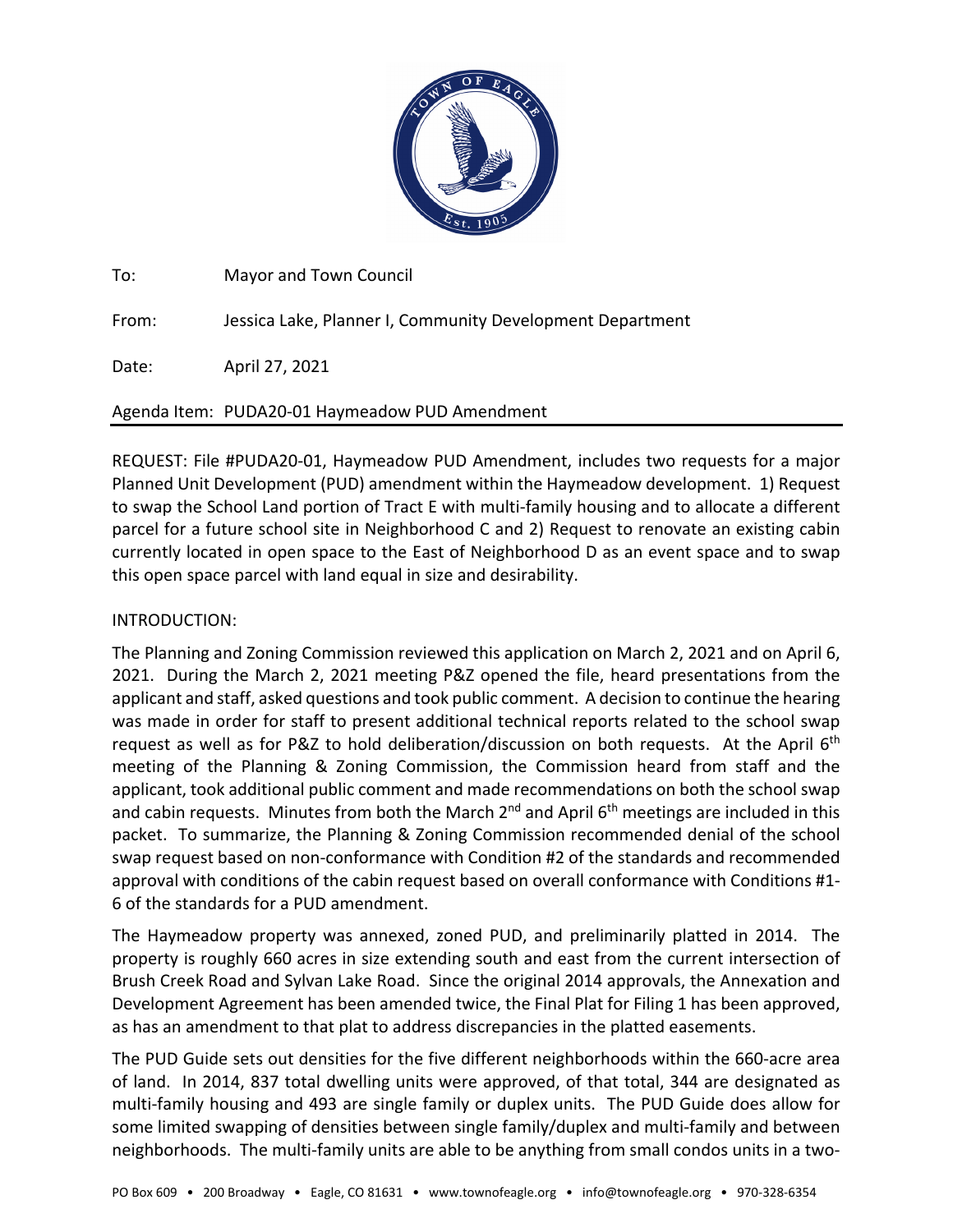or three‐story building to larger‐scale townhomes, allowing for greater flexibility based on market conditions. Design Guidelines for the Haymeadow property will be submitted to the Town via the Major Development Permit process; this will be the Town's opportunity to review designs for both multi‐family and single family/duplex construction. Once the Design Guidelines are approved, the Haymeadow Metropolitan District and eventually the Haymeadow Design Review Board will be responsible for enforcing those guidelines. The Town will continue to have enforcement responsibility for only the regulations contained in the PUD Guide.

In 2013 a Traffic Impact Study was put together by Fox Tuttle Transportation Group, LLC. This study looked at the Town as a whole to address the impact that the development of the Haymeadow property would put on existing streets throughout Eagle. There is not an in‐depth analysis regarding the internal streets and flow of circulation internal to the Haymeadow Development. This study is attached to this report via a link, for those who would like to review in full.

McDowell Engineering has submitted two updated Traffic Memos included with this application. The first memo focused primarily on traffic influences external to the Haymeadow site. This memo is discussed in greater detail below, but generally found that "a comparison of the sites to be swapped results in a net increase of daily trips for Neighborhood A… peak morning hourly trips are anticipated to be higher at the new school site." The  $2^{nd}$  traffic memo focused primarily on internal influences and took into account multi‐modal transportation. The memo shows that by swapping the school for multi‐family housing, more residential units are within a closer proximity, which may increase pedestrian and bicycle traffic (thereby reducing vehicle trips) at the new proposed school location. Table 4 in the memorandum, notes that when reviewing the original PUD against the proposed school/multi‐family swap the traffic impacts to Brush Creek Road and Ouzel Lane do increase. It appears that the overall impacts to traffic are minimal between the PUD as originally proposed and as amended.

Since the original approvals for this project, Eagle has seen many changes. Many new guiding policies have been adopted, including the 2020 Comprehensive Plan, the 2020 Haymaker Trailhead Master Plan, the 2020 Strategic Plan, the 2020 Water Efficiency & Conservation Plan, and the 2018 Eagle Valley Housing Needs and Solutions, just to mention a few.

This application was submitted to Town Staff prior to the adoption of the 2020 Comprehensive Plan and therefore only references the 2010 Eagle Area Community Plan. Staff has reviewed the Eagle Area Community Plan against this application for overall plan compliance, a summary of that review can be found in the analysis below.

In review of this application, staff has solicited feedback from Public Works and Engineering, the Building Department, ToE Open Space, Greater Eagle Fire District, Eagle County School District, Mountain Recreation, Eagle County Community Development, Eagle County Environmental Health, and Colorado Parks & Wildlife. Outstanding concerns from these agencies have been incorporated into staff's review, and when appropriate, as a condition of approval or as the basis for a recommendation.

ANALYSIS: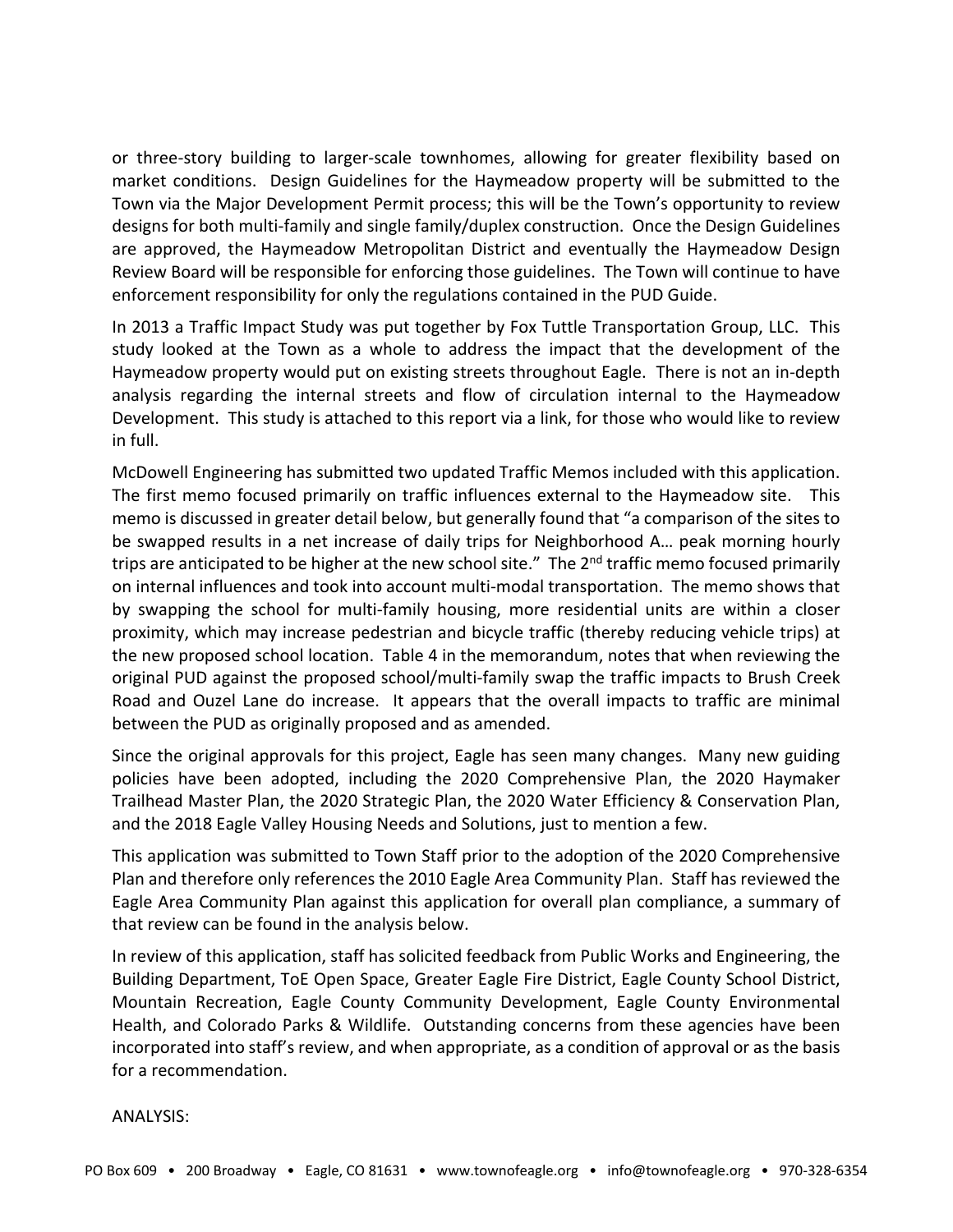#### SECTION 4.11.050.A.1‐6:

*CONDITION #1: The proposed amendment is consistent with the efficient development and preservation of the entire planned unit development.*

Staff Comment – School Swap: The proposed school swap would effectively remove all of the previous 112 multi‐family units from Neighborhoods B & C and relocate them to Neighborhood A1. It would then relocate the future School from Neighborhood A1 to Neighborhood C. The school swap request is partially consistent with the clustering of housing towards more developed areas of land encouraged by the 2010 Eagle Area Community Plan (EACP), except that clustering is primarily encouraged in and around established commercial centers. The initial plan distributed multi‐family housing throughout the PUD and into Neighborhoods A1, A2, B, and C. The amendment allows for housing stock to be built and enter the market sooner in the project phasing but restricts all multi-family housing to only Neighborhoods A1 and A2, with the expansion of A1 by 14.2 acres.

Traffic has been evaluated, both in terms of internal traffic flows (March Traffic Memo) and external traffic flows (October Traffic Memo). Based on the assumptions made in the memos from McDowell Engineering, there is little to no difference in traffic between the current school site and the proposed school site. From a traffic perspective, there are no greater efficiencies with one school site versus the others or with having multi-family more spread out or within closer proximity to each other.

The use of a "shared campus" between the Recreation District and the School District was noted as being an example of efficient development in the approved PUD. The ability for students to walk to recreation from the School, sharing playgrounds and fields, sharing parking between not only the rec center and school but also for events, expanded after school opportunities and programs are all benefits of having one parcel for both the Rec District and the School District. The proposed swap does allow for much needed housing to be built more quickly, utilizing existing infrastructure and not needing to irrigate a large parcel until it is eventually developed.

The applicant argues that the school swap request is efficient development because it makes use of infrastructure already in place, staff agrees with the applicant on this point – the proposed request is an efficient use of the development ready infrastructure.

Both the original and proposed plans can be argued to fit in with efficient development. Based on the information provided, staff cannot conclude that one plan is substantially more efficient than the other.

Staff Comment – Cabin: The cabin is an existing building on the Haymeadow property and sits in a tract that is slated as future Town Open Space, to be dedicated when Neighborhood D is subdivided. The cabin was originally used by the Ranch Manager for Adam's Rib, and an agreement was in place between Haymeadow and Adam's Rib to continue use of the cabin for a few years after the Haymeadow of the property was sold to Abrika. It has been many years now since the cabin has been used for anything and while the structure is good, it will need extensive renovations prior to it being used.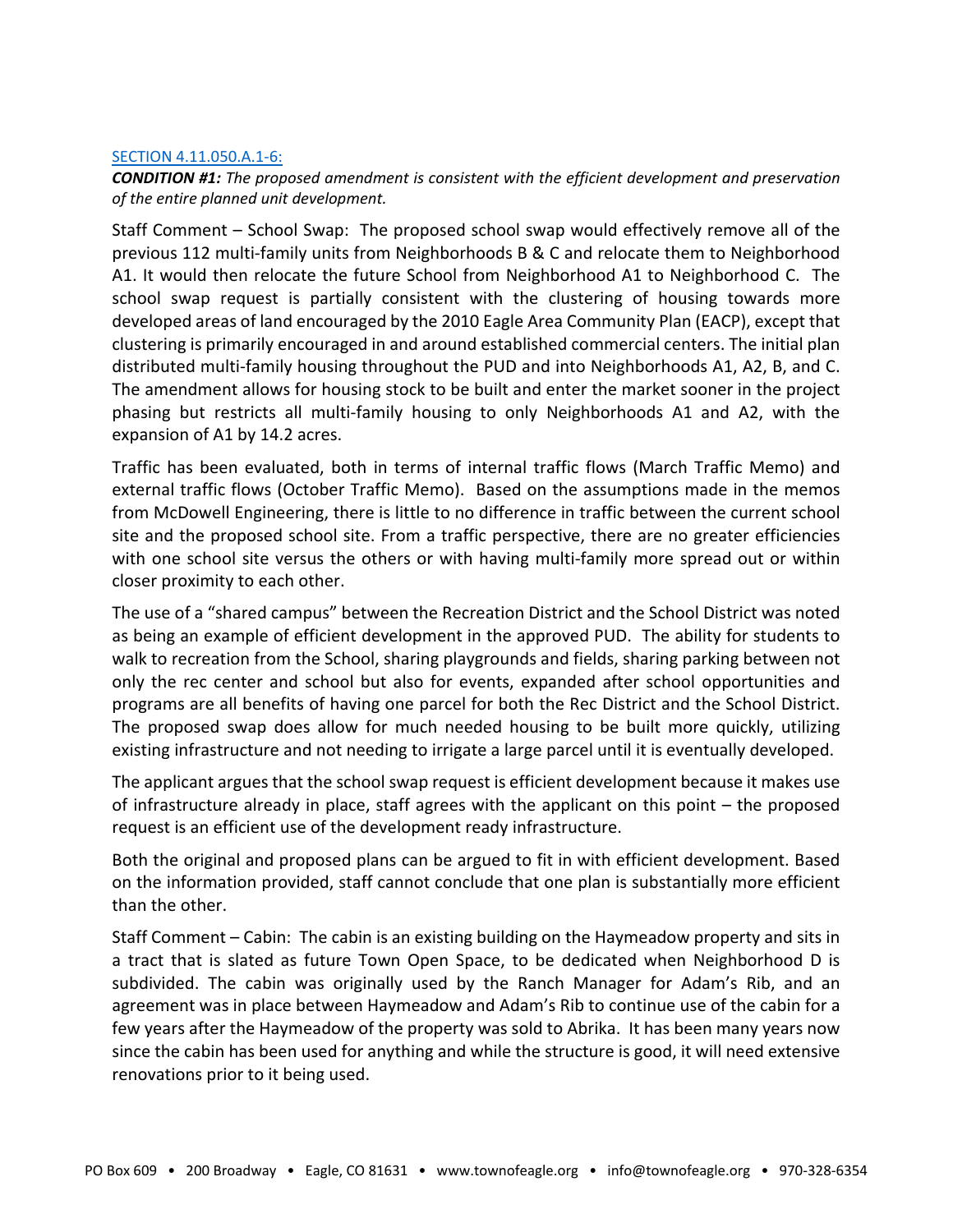Development of the Cabin site as an events venue necessitates the usage of existing well and septic since it does not follow the phased development of the rest of the PUD. The well and septic system will need to meet all County and State requirements and a condition of approval has been included regarding timing of connection to Town water and sewer.

To reiterate, the cabin sits on a parcel of land that is currently slated for dedication to the Town as Open Space when Neighborhood D is subdivided. The Town has asked to swap the land that the cabin sits on for another open space parcel that is equal in terms of size and desirability. All renovations for the cabin, including brining the well and septic up to code, will be at the sole expense of the applicant. The Town is not incurring any costs relating to this private business enterprise. What we are evaluating, is the appropriateness of the use of this parcel of land for Special Events. To that end, the land sits within a loop of the Haymaker Trail. Staff has discussed the possibility of potential conflicts between trail users and special events users and hasincluded conditions of approval intended to mitigate any conflicts that may arise.

The location of the Cabin poses a challenge in that is very far out on the property. If efficient development of the PUD is to phase from Neighborhood A1 to A2 to B and so on, then technically the cabin likely wouldn't be developed for many years to come. No development of the cabin was proposed in the original PUD, it could be considered efficient development to develop and preserve the structure.

# *CONDITION #2: The proposed amendment does not affect in a substantially adverse manner either the enjoyment of land abutting upon, adjoining or across a street from the planned unit development or the public interest.*

Staff Comment – School Swap: Residents in the Soleil Development and other neighborhoods in Eagle have sent in public comment letters noting their thoughts on the proposed school land swap. In the original approvals, the lower portion of Tract E was slated for development as a school (likely to be K‐8). Use of Tract E as a school does confine high usage times to primarily weekday daytime hours and would not be heavily used during the summer months. The upper portion of Tract E has been master planned by Mountain Recreation. Mountain Rec did include parking lots on the plan that were planned to be shared use between the Rec District and the School District. A housing development on Tract E would likely have higher usage in the evening hours and on weekends year‐round similar to the high demand hours for Mountain Rec. The residentsin a housing development on Tract E would have great walkable accessto the Mountain Rec facilities, as will residents in the existing Neighborhood A1.

Local businesses, housing proponents, and residents have also commented in favor of this application and the proposed school swap. Several of the residents of Soleil prefer the proposed change to the original PUD as the developer has agreed to provide a landscape buffer between the Soleil and Haymeadow developments. The school is not under any requirement to provide a buffer, other than adhering to the setbacks in the PUD Guide.

Mountain Rec is a referral agency on this application and is directly affected by the proposed school swap. Mountain Rec's Board commented that the *EACP recognizes the 'shared use of school facilities has contributed positively to the Eagle Community' and encourages shared use*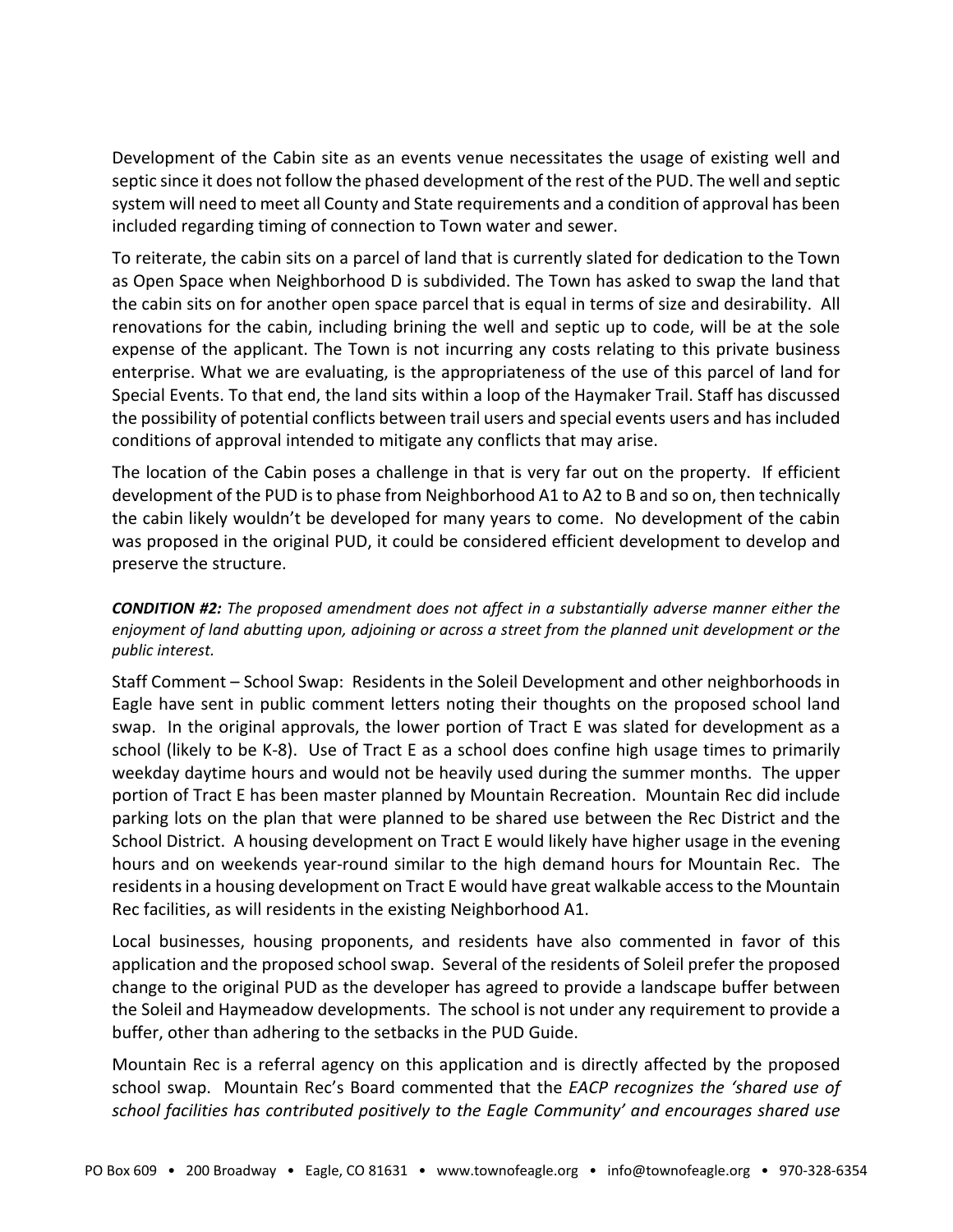*practices to continue and expand. As well, the factors of livability include maintain the area's 'sense of community', maintaining and enhancing recreational opportunities, and providing infrastructure and public services efficiently and equitably. For quite some time, the Town and its residents have considered the subject area to be valuable as a trailhead and recreation campus, serving as a central social and recreational hub for the community now and even more so once the Town is fully built out. This community 'heart' has been purposefully planned to include an appropriately sized space for recreational and school purposes, which create specific efficiencies for community use of public land. Preserving and protecting this area for its intended use will offer greater opportunity to provide a 'sense of community' than would be possible if the proposed amendment were approved. Shared school/recreation use of the parcel, and its adjacent park land tract, offers Eagle County Schools and Mountain Recreation access to the entirety of both parcels plus access to existing adjacent school and recreation amenities rather than relegating the agencies to segregated properties. Swapping the school site would impact the recreational use of the property by the Town of Eagle and Mountain Recreation, reducing the scale and impact of public services otherwise possible under the existing Haymeadow PUD. To further illustrate the loss in public service efficiency, the site proposed for the future school is approximately one mile from the currently approved location. Relocation to an outlying neighborhood may create a need to bus students to utilize recreation facilities during school hours, increasing the cost of offering student's unique physical education and curricular opportunities. The distance created by the swap also makes access to extracurricular or recreation‐based before and after school programs held in recreation facilities that provide pro‐ social, physical, emotional, and mental health support an unnecessary logistical challenge*.

The Planning & Zoning Commission found that there are substantial adverse effects to the enjoyment of land abutting, adjoining and across from the Planned Unit Development and to the public interest based on the amount of public opposition, the comments from Mountain Rec and the impacts to surrounding neighborhoods.

Staff Comment – Cabin: The cabin is located on a portion of land that lies within a loop of the Haymaker mountain bike trail. The developer has proposed to relocate a portion of the Haymaker trail to minimize any conflict within the area utilized by the cabin. Signage and markers are proposed at the intersection of the trail and the road. Most larger events at the cabin will include shuttle service to and from area hotels, churches, etc., which should cut down on the number of cars parked in the proposed parking area. This parking area will not be available for trail parking, but strictly for cabin event users. Current users of the Haymaker trail do need to cross the existing dirt road that runs to the cabin, from this standpoint not much will change, except that the road will be more frequently used during remodel of the cabin and lands and as an events space. The applicant has agreed to work with the Town's Open Space and Trails Manager to determine the best way to re‐route one portion of the trail, as well as signage, trail construction, etc. and staff has included conditions of approval for these items. Conditions of approval have been added to create policies to handle conflicts when and if they arise, staff believes that these conditions help alleviate any concerns and that the inclusion of special events in this area does not represent a substantially adverse impact upon the enjoyment of land or the public.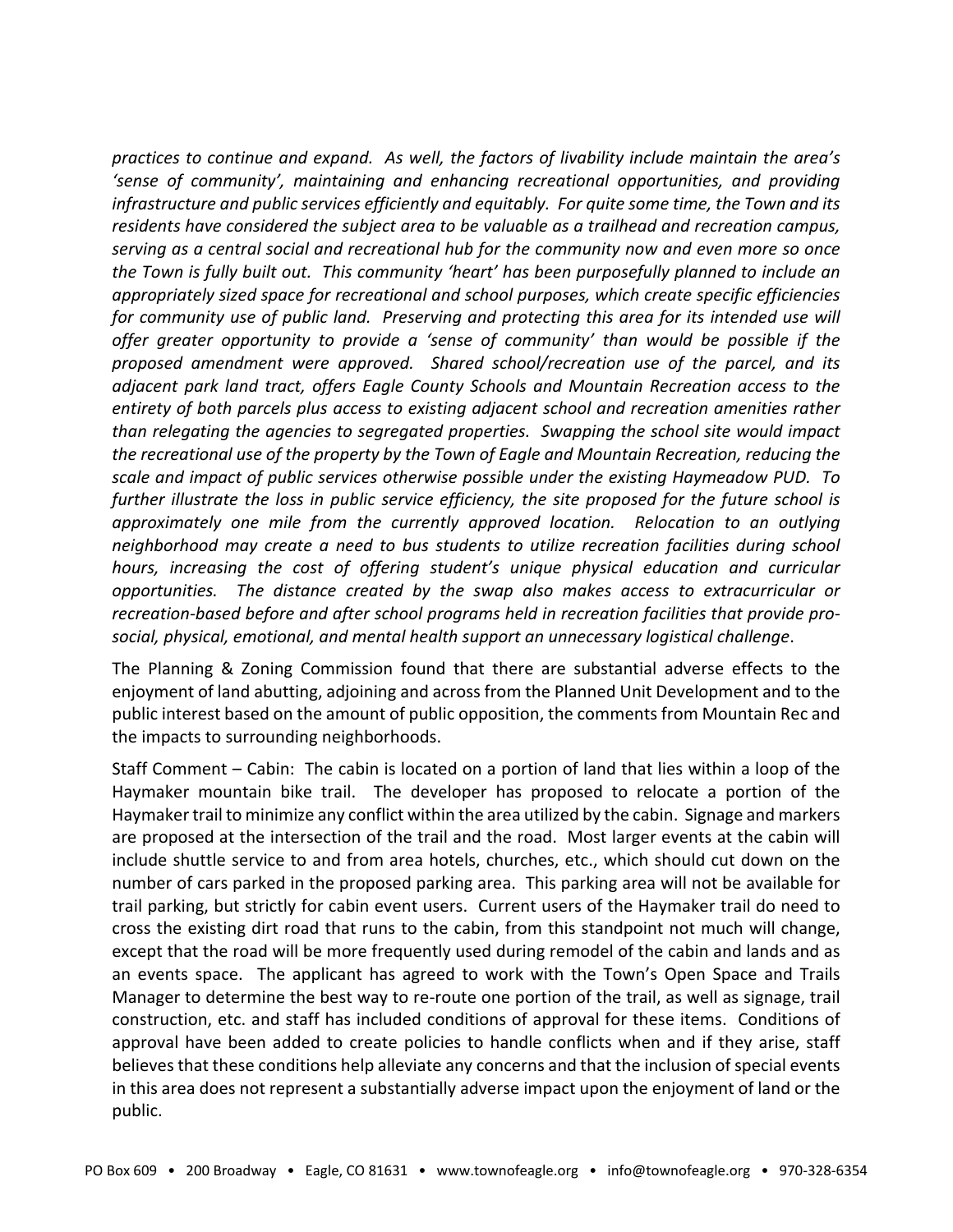*CONDITION #3: The proposed amendment is not granted solely to confer a special benefit upon any person.*

Staff Comment – School Swap: The proposed school swap does have benefits for the developer. Approval of this request would enable the developer to utilize the infrastructure earlier, as well as sell product earlier. There also may be benefits to the community: housing stock is available sooner, which helps Eagle to better meet demands. The School District (ECSD) has looked at this swap and believes that the greater land size of the proposed parcel is a benefit to them.

## ECSD says: *While both the existing and proposed school dedications are viable school sites, the proposed site is preferred due primarily to its size and location*.

As this swap could benefit the developer, the ECSD, and that portion of the community looking for more immediate housing; staff suggests that the proposed amendment does not confer a special benefit upon any person.

Staff Comment – Cabin: Converting the cabin into an events space also has benefits to the developer. To be able to utilize a space that has been vacant for many years and revitalize it will provide a pecuniary benefit to the developer (after a substantial amount of money has been spent on those renovations). There is also an economic benefit to businesses in Eagle who are in the special events industry. Activating this space as an events venue likely will generate added business for small local businesses. Therefore, this request does not confer a special benefit solely upon any person.

#### *CONDITION #4: The proposed amendment does not contain proposed uses that detract from other uses approved in the PUD.*

Staff Comment – School Swap: All the uses currently proposed in this PUD amendment request are the same as those in the original PUD, it is only the location that changes. From a land use perspective, the proposed uses do not detract from any other uses in the PUD, as all uses were previously approved.

Mountain Recreation has made an argument for how the proposed change in use may detract from the Rec District's plans for the use of this parcel. *The intensive community engagement process (Mountain Rec's master conceptual plans) included an exploration of the ways in which the school/recreation parcel could be planned to include the school, shared parking, and shared multi‐purpose field spaces. The conceptual plans developed and approved were based on a school being located adjacent to the existing parkland. Changes to the location of the school may result* in a need to revise plans for both parcels. Eagle Pool and Ice Rink expansion efforts, which are *already under way, may be jeopardized should plans need to be revised because of the land swap. Furthermore, proximal placement of multi‐family residences on the parcel proposed may create additional traffic and safety issues. Peak time use of recreation facilities, trails and parking is evenings and weekends, which is generally the same as peak parking times for housing developments. The Haymaker trailhead concept plan addressed parking concerns with the sharing of school and recreation parking for ordinary use since school parking demands complement recreation parking demands. The plan also included a planned overflow parking*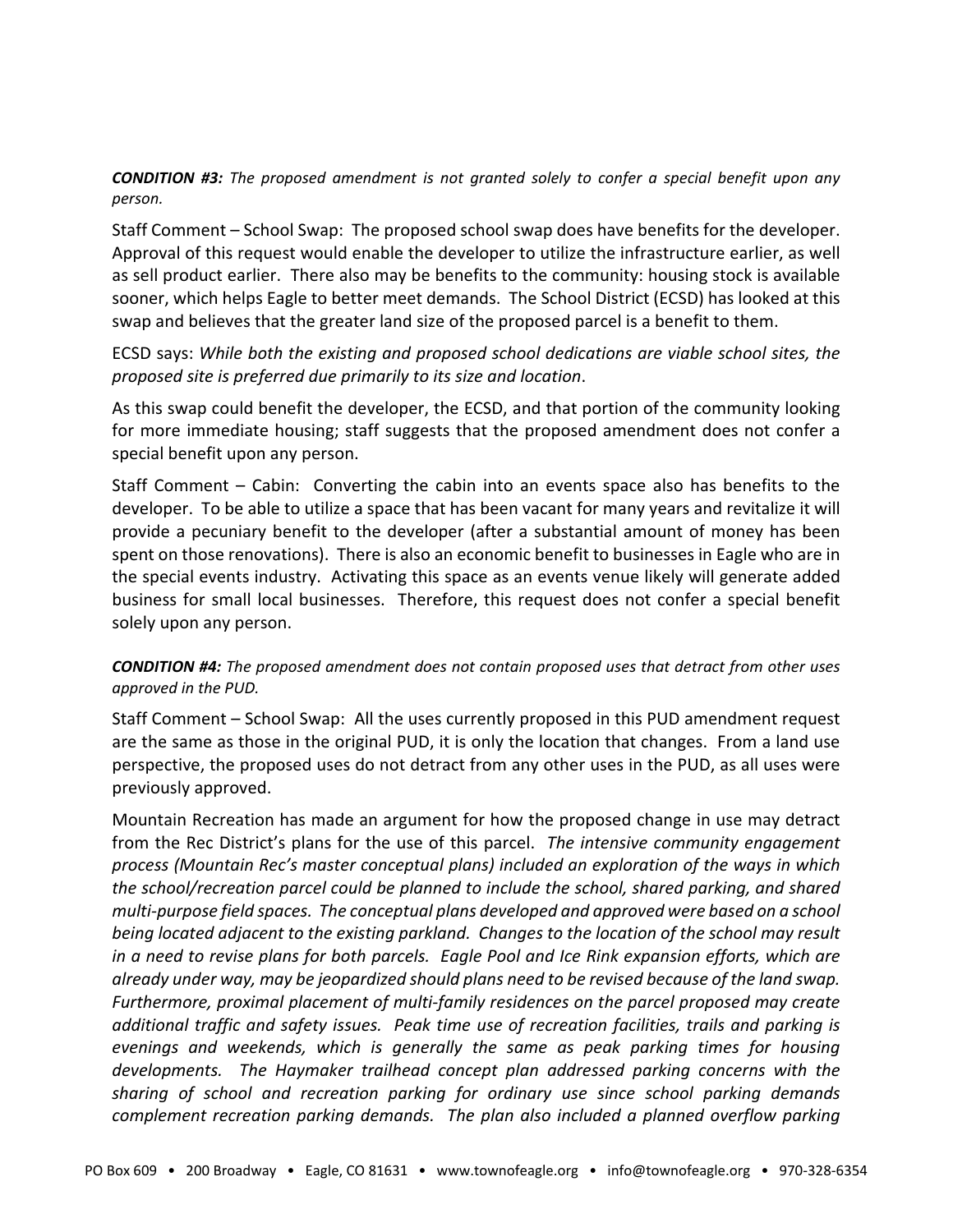*area for use during seasonal special events. Sharing parking with multi‐family housing is not feasible. As well, parking needsfor the housing development may adversely impact the recreation parcels, which already see residential overnight parking from adjacent neighborhoods*.

Staff Comment – Cabin: Swapping the Open Space land that the cabin sits on with developable land in Neighborhood D allows the development to maintain the full amount of open space as originally dedicated. The result would be that a section of the Haymaker Trail will be on private land rather than in public open space. It is possible that the use of the cabin as an events space will occasionally conflict with trail users, but it is not clear what the impacts would be. Staff included a condition of approval to create a plan or policy document that could help staff to address any future conflicts that may arise.

# *CONDITION #5: The proposed amendment does not contain an open space plan that differs substantially in quantity or quality from that originally approved.*

Staff Comment – School Swap: The school swap request does not affect the approved open space plan for the development. Should this request be approved, the applicant has agreed to create a landscape buffer to provide a visual boundary and a "landscaped open space" area resulting in 2.6 acres between the Soleil Development and multi‐family housing. This portion of open space would not be part of the open space plan but would be part of the landscape portion of the Design Guidelines. Staff believes that the proposed amendment does not contain an open space plan that differs substantially in quantity or quality from that originally approved.

Staff Comment – Cabin: The cabin request would create a 5.8‐acre parcel (Tract I) around the cabin from land that is projected to be deeded to the Town as open space. To maintain the same acreage of open space in the PUD, 5.8 acres of natural land would be subtracted from the northern portion of Neighborhood D and designated as open space. The additional open space in this area will offer a larger buffer between the Haymaker trail and Neighborhood D for trail users while also benefiting wildlife by providing a larger wildlife corridor.

The Haymeadow applicants have also requested a small reroute of the Haymaker Trail near the cabin to separate the trail experience from the event venue. The applicant will be responsible for the costs and construction of the reroute, with the Town having final approval of the new alignment. The final plat for Tract I will include a new trail easement protecting access for the trail through the parcel. Further, with the proposed/modified PUD Amendment, the Town would no longer be responsible for taking over an existing events venue and trying to run a business as a local government entity.

The applicant believes this creates an equal or better level of open space quality for the overall PUD, because the area around the cabin is in an upland area that has been identified as weed infested land that requires mitigation and improvement. The renovation of the cabin and surrounding lands will include a full weed mitigation plan within this 5.8‐acre parcel. Approximately one acre of the parcel will be improved with irrigated landscaping and the rest will be revegetated with native grasses. The 5.8-acre portion of Neighborhood D that will become open space is irrigated hayfield. This area will create a larger buffer area between the development lands of Neighborhood D and the upland open space and proposed wildlife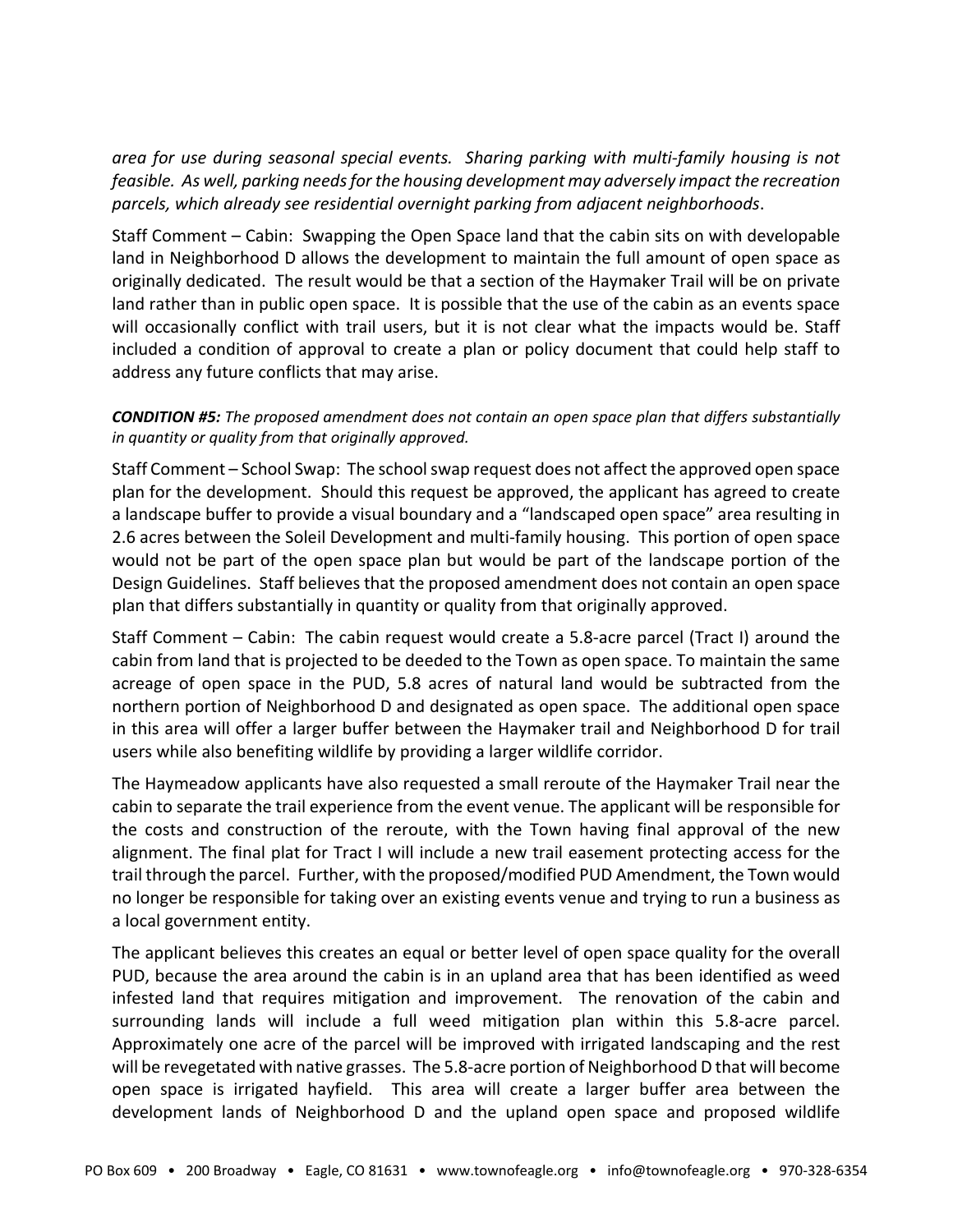corridor. This area could also be used as a secondary trailhead for access to the Haymaker Trail and adjacent public lands.

The Open Space Manager has reviewed the application and believes the land proposed in the open space swap is substantially similar or better in quantity and quality to what was originally approved. A suggested Condition of Approval has also been added for the proposed Open Space tract to include the Extra Credit trail, which would give the Town the right to make this a permanent extension of the Haymaker Trail.

*CONDITION #6: The proposed amendment contains street and utility plans that are coordinated with planned and/or existing streets and utilities for the remainder of the PUD.*

Staff Comment – School Swap: The proposed school swap does not include any alterations to the approved internal street plan from Filing 1.

The 2013 Fox Tuttle Traffic Report notes: *It is anticipated that the traffic accessing the new* recreation facilities will use the existing roadways that access the ice rink. There will be a narrow *and circuitous connection between the recreation site and the school site, but it is not expected that there will be any through traffic from one parking area to the other. However, this connection will provide a secondary emergency access route to both facilities*.

The existing location for the school and recreation parcel does have the potential benefit of a secondary emergency access point. In terms of primary access points both the existing school location and the proposed alternative school land locations are located on corner parcels with roundabouts conceptually shown at those intersections. The existing school site would place greater demand on the extension of Sylvan Lake Road internal to the Haymeadow development. Staff has included a condition of approval to accelerate the Sylvan Lake Road / Brush Creek Road roundabout and re‐alignment.

The proposed school site places a greater demand on roads primarily external to the development – Brush Creek Road and Ouzel Lane. Due to the greater potential for demand to Brush Creek Road and Ouzel Lane, a condition of approval has been added requesting the developer to provide analysis of impacts to this area prior to a Final Plat application for the proposed school site (Tract J). McDowell Engineering's traffic memo from October states that *the remaining 1/3 of the additional morning traffic (27vph in / 12vph out) caused by the school site swap will likely access via Ouzel Lane. This may add to the southbound left turn movement from Brush Creek Road to Ouzel Lane towards the Haymeadow project. The configuration of the Brush Creek Road and Ouzel Lane intersection should be studied prior to time of Final Plat*. Staff has included a condition of approval for the applicant to provide a study for Brush Creek Road and Ouzel at the time of subdivision of the proposed school site. A dedicated left-hand turn lane will be added to Brush Creek Road at the intersection with Ouzel based on the recommendation from McDowell Engineering.

The street and utility plans for the rest of the Haymeadow development will be submitted at time of subdivision for each Neighborhood.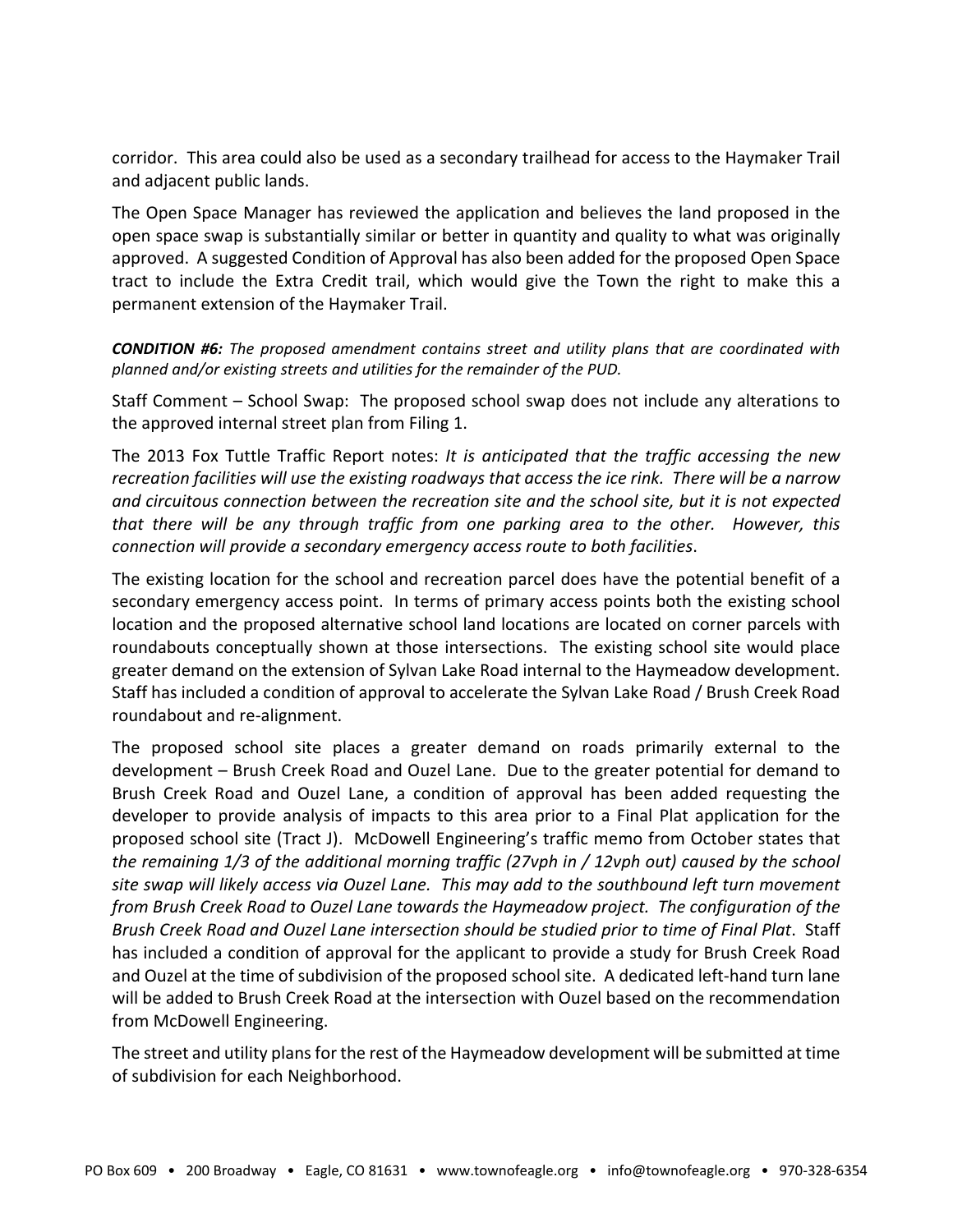Staff Comment – Cabin: An existing dirt road currently leads to the cabin, situated just east of Neighborhood D. On the site plan, the road is shown only as existing but not to remain. When Neighborhood D is platted, the applicant and the development team will need to show how access will be maintained, but as the Neighborhood is not yet platted, staff does not have concerns about the cabin as it relates to coordination with the overall street and utility plans. A dedicated left‐hand turn lane will be added to Brush Creek Road at the Cabin Access Road prior to use of the property for Special Events based on recommendations from Eagle County and McDowell Engineering.

#### ANALYSIS OF DEVELOPMENT IMPACT REPORT

#### SECTION 4.07.100:

- 1.) *Development impact report requirements.*
	- *1. For each area under Subsection (B) of this section for which the response is "will" or "could possibly," a development impact report addressing such concern may be requested by the Town Planner before development review by the Planning Commission or may be required by the Commission or Town Board at any time prior to final approval. In addition, a public facilities impact statement may be required in accordance with the provisions of Chapter 4.14.*
	- *2. The development impact report shall include technical studies, data, conclusions, summaries, and recommendations, performed by qualified professionals and at a level of detail commensurate with the potential impact of the development. The content, form, preparers and detail shall be adequate to enable the Town staff, Planning Commission and Town Board to Judge the impact of the proposal and the adequacy of the proposed mitigating measures, and shall be subject to approval of the Town Manager.*
	- *3. The development impact reportshall describe temporary and long‐term impacts of the project, both primary and secondary, beneficial and detrimental. The report shall include assessment of the following:*
		- *a. Adverse effects which cannot be avoided if the proposal is implemented.*
		- *b. Mitigating measures proposed to minimize the impact.*
		- *c. Cumulative and long‐term effects of the proposal, which eithersignificantly reduce or enhance the state of the environment.*
		- *d. Possible alternatives to the proposed action.*
		- *e. Irreversible environmental changes resulting from implementation of the proposal.*
		- f. *Population and economic impacts of the proposal.*

Staff Comment – School Swap: Staff has reviewed the applicant's responses to the development impact report. Based on the traffic memos submitted by McDowell Engineering it appears that the only intersection that may require additional review is Brush Creek Road and Ouzel Lane, a condition of approval was added to address this review at time of subdivision should the school swap be approved.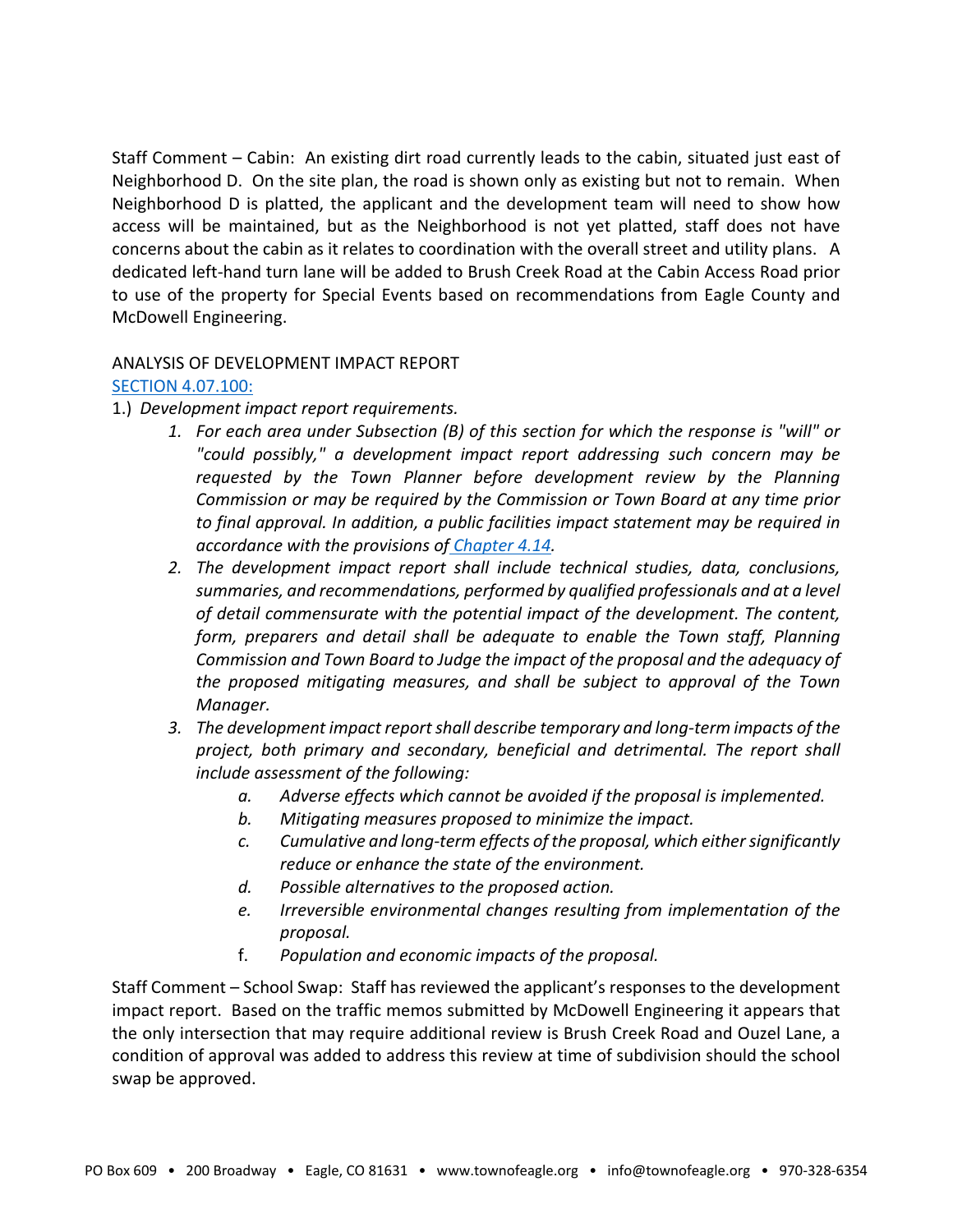Staff Comment – Cabin: Staff has reviewed the applicant's responses to the development impact report as they regard the cabin and events, as has Colorado Parks and Wildlife. Comments from CPW have been incorporated into the application and PUD Guide and it appearsthat all concerns have been adequately addressed. However, CPW has not provided any additional comments.

#### ANALYSIS OF 2010 EAGLE AREA COMMUNITY PLAN

Staff Comment: While compliance with the approved plans and policies are not a specific Condition in Title 4 of the Municipal Code, it is relevant to Conditions 1‐6 as identified above. As stated in the Introduction, this application falls under the 2010 Eagle Area Community Plan and not the 2020 Elevate Eagle Comprehensive Plan because the application was submitted prior to the final adoption of the 2020 plan. Since the original Haymeadow PUD 2010 plan was deemed in compliance with the 2010 plan, this review will focus only on the change in uses and locations presented.

Planning Principles: Brush Creek Character Area. A. Within the Urban Growth Boundary, locate new development close to existing development of similar intensity. Encourage clustering to balance conservation and development objectives so that wildlife habitat, views and sensitive environmental areas are preserved. **Staff Comment: While the proposal would not increase the number of multi‐family units in the Haymeadow project, this proposal would focus more of them into Neighborhood A1 and the result would be no multi‐family dwellings in neighborhoods B, C, or D (note that no multi‐family dwellings were approved in D).** 

Land Use Policy 2.2 New development should be compact, pedestrian friendly and located within or adjacent to existing development to minimize infrastructure and service needs. **Staff Comment: The resulting multi‐family would be compact and adjacent to existing development.**

Land Use Policy 3.1.B. Design road, parking and delivery systems to anticipate future development and transportation needs. Promote a land use pattern that minimizes travel distances and encourages mobility by means other than the personal automobile. **Staff Comment: Moving the school minimizes travel distances for neighborhoods internal to the Haymeadow development and may encourage fewer vehicle trips in favor of walking or biking. Moving the school is also likely to result in a greater number of vehicle trips through Eagle Ranch Road to the Ouzel Lane / Brush Creek Road intersection.** 

Natural Resources Policy 1.2. B. Encourage site designs and alternative transit incentives that reduce the demand for automobile trips in the area. **Staff Comment: Placing more dwellings within walking distance to the recreation facilities atthe Pool and Ice Rink may encourage more pedestrian trips.**

Transportation Policy 1.2.B. Require development applicants to provide traffic studies and traffic impact analysis appropriate to the location, scale and nature of proposed improvements. **Staff Comment: The TOE Public Works Department commented that the Traffic Memorandum submitted as part of the application requires additional information.** 

Transportation Policy 1.2. G. Locate high traffic generating land uses close to collector and arterial roadways and transit centers. **Staff Comment: Both the existing and proposed locations share**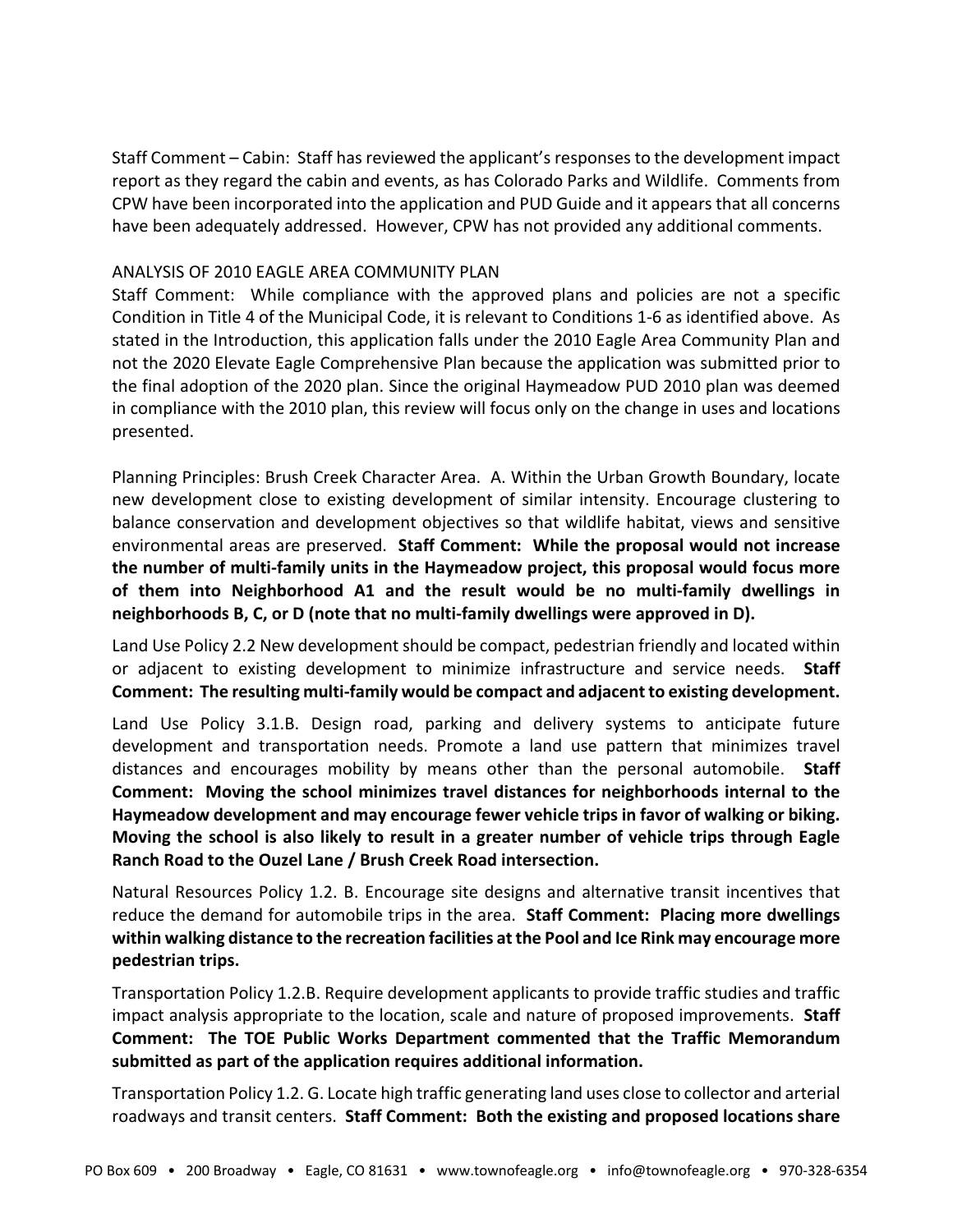# **similar distances to Brush Creek Road and the extension of Sylvan Lake Road through the development.**

Community Design Policy 1.1.F. Retain and showcase existing design elements that contribute to the heritage and sense of place of the community and encourage new design to reflect such forms and materials, particularly within the Town Center Character Area. **Staff Comment: With the cabin's conversion to a private special event venue, the views from the facility would provide guests with not only great views of the Eagle area but would further Town branding as a community that focuses on the outdoor lifestyle.**

Community Design Policy 1.3.D. Promote community events and festivals, including but not limited to Flight Days, Christmas on Broadway, 12th Night, 4th of July fireworks, Show Downtown Concerts, recreation district activities and the Eagle County Fair and Rodeo. **Staff Comment: While not necessarily providing events such as those mentioned, this approval would add another event facility to the town – in a location that is presently rural.** 

Economic Development Policy 1.1.I. Attract viable businesses and trades specifically for Eagle and/or potential local niche markets. **Staff Comment: Presently, facilities such as wedding venues are considered niche in the Town.**

Economic Development Policy 1.2.A. Support opportunities to expand the number and diversity of businesses in Eagle. **Staff Comment: The approval would result in a new business in Eagle.**

## COMMUNITY INPUT:

Staff received letters of public comment up until April 22, 2021 to include in the packet. A summary of the comments received is included with the packet, and all letters are attached with the summary. A list of questions from Soleil homeowners along with applicant and staff responses is also included as part of the public record. Letters received after April 21<sup>st</sup> will be gathered and entered into the record at the hearing.

BUDGET / STAFF IMPACT:

No impact to the budget.

## STRATEGIC PLAN ALIGNMENT/STANDARDS ACHIEVED:

2020 Town of Eagle Strategic Plan:

*8.) Major Objective: Diversify the Attainable Housing Stock*

*a. The Town creates opportunities for a diversified, attainable housing stock for a variety of rental and purchase options.*

Staff Comment – School Swap: 112 multi-family for-sale units will support housing diversity in Eagle.

*4.) Major Objective: Attract Visitors*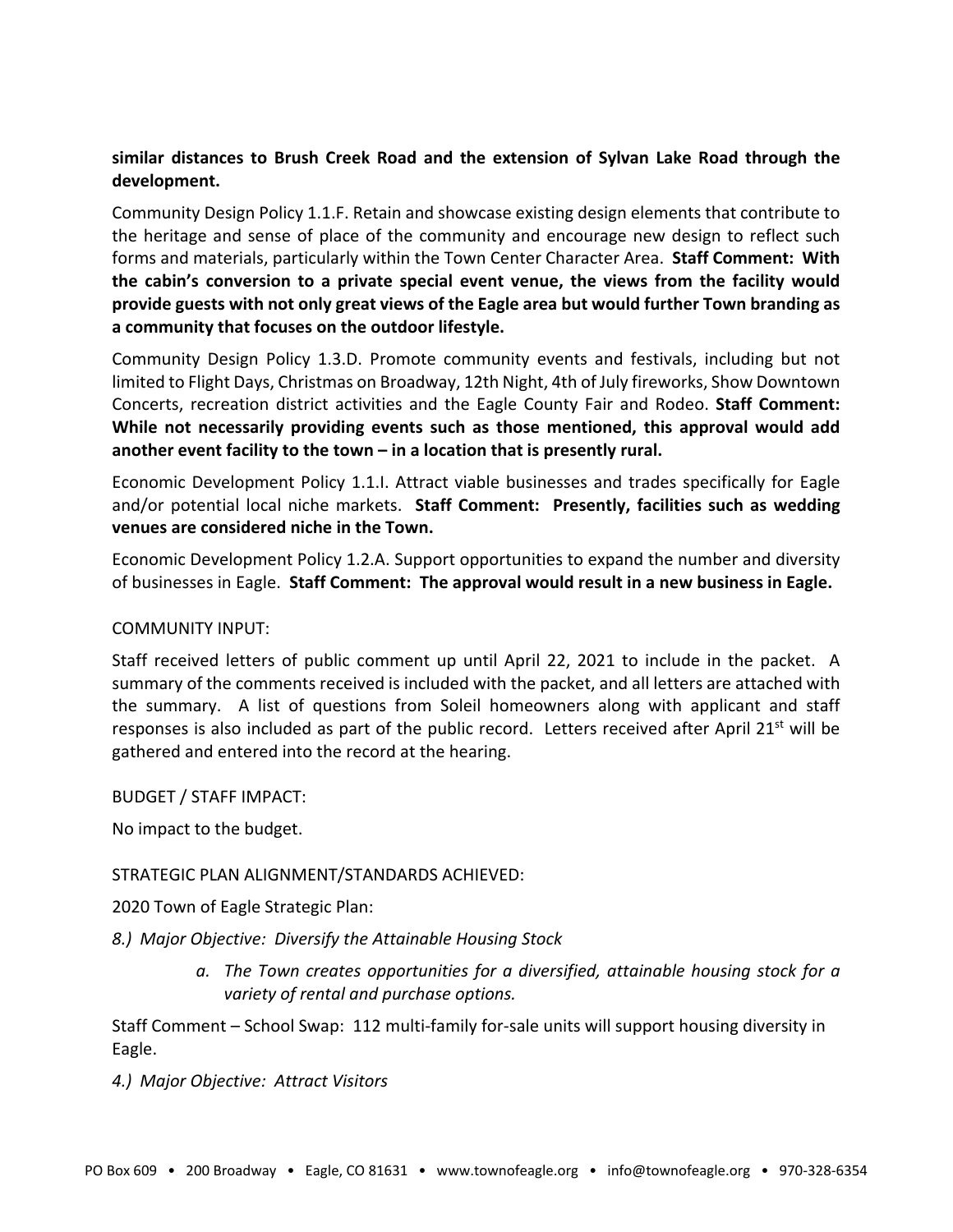*b. The Town is capitalizing on the unique heritage and outdoor amenities to attract visitors to Eagle. Proximity to I‐70 and regional airports along with special events will encourage a wide and diverse range of tourists, bringing an investment which will improve the economy and quality of life for everyone.*

Staff Comment – Cabin: This request aligns with the major objective to attract visitors. The private events venue will bring clients into Eagle, these clients may use local Eagle events companies, hotels, and other local services in addition to the events space.

# RECOMMENDED ACTION OR PROPOSED MOTION:

# **SCHOOL SWAP** ‐ RECOMMENDED ACTION AND PROPOSED MOTION:

The Planning & Zoning Commission recommends DENIAL of Ordinance No. 06, Series 2021, "An Ordinance of the Town Council of the Town of Eagle, Colorado Approving a Planned Unit Development Amendment for the Haymeadow Development to Swap the School Land Portion of Tract E with Multi‐Family Development and to Allocate a Different Parcel for a Future School Site in Neighborhood C", based on Conditions 1-6 of Section 4.11.050. of the Municipal Code based on the following finding of fact.

## **Suggested Motion:**

I move to DENY Ordinance No. 06, Series 2021, "An Ordinance of the Town Council of the Town of Eagle, Colorado Approving a Planned Unit Development Amendment for the Haymeadow Development to Swap the School Land Portion of Tract E with Multi‐Family Development and to Allocate a Different Parcel for a Future School Site in Neighborhood C", with the following finding of fact:

## **Finding of Fact:**

That the application is not in conformance with Sections Condition #2 of Section 4.11.050. **Conditions of Approval as listed in Ordinance No. 06, Series 2021:**

Should Council vote in favor of the proposed school swap, staff is recommending the following conditions of approval:

- a. With the application for a Development Permit related to this Application, the Applicant shall comply with Section 4.04.110 of the Code regarding local employee housing.
- b. With the application for the subdivision of Tract J, the Applicant shall provide the Town with an updated traffic study with an analysis of vehicle and bus trip counts at the intersection of Ouzel and Brush Creek Road that would occur as a result of moving the school closer to this intersection.
- c. With the application for a Development Permit related to this Application, the Applicant shall submit a Joint Excavation Plan in compliance with Chapter 13.18 of the Code.
- d. With the application for a Development Permit related to this Application, the applicant shall submit documentation detailing potable water and non‐potable water changes in use, quantity, pressure, and assumptions of the model (DCW changes) expected from the proposed use changes, especially as they relate to irrigation.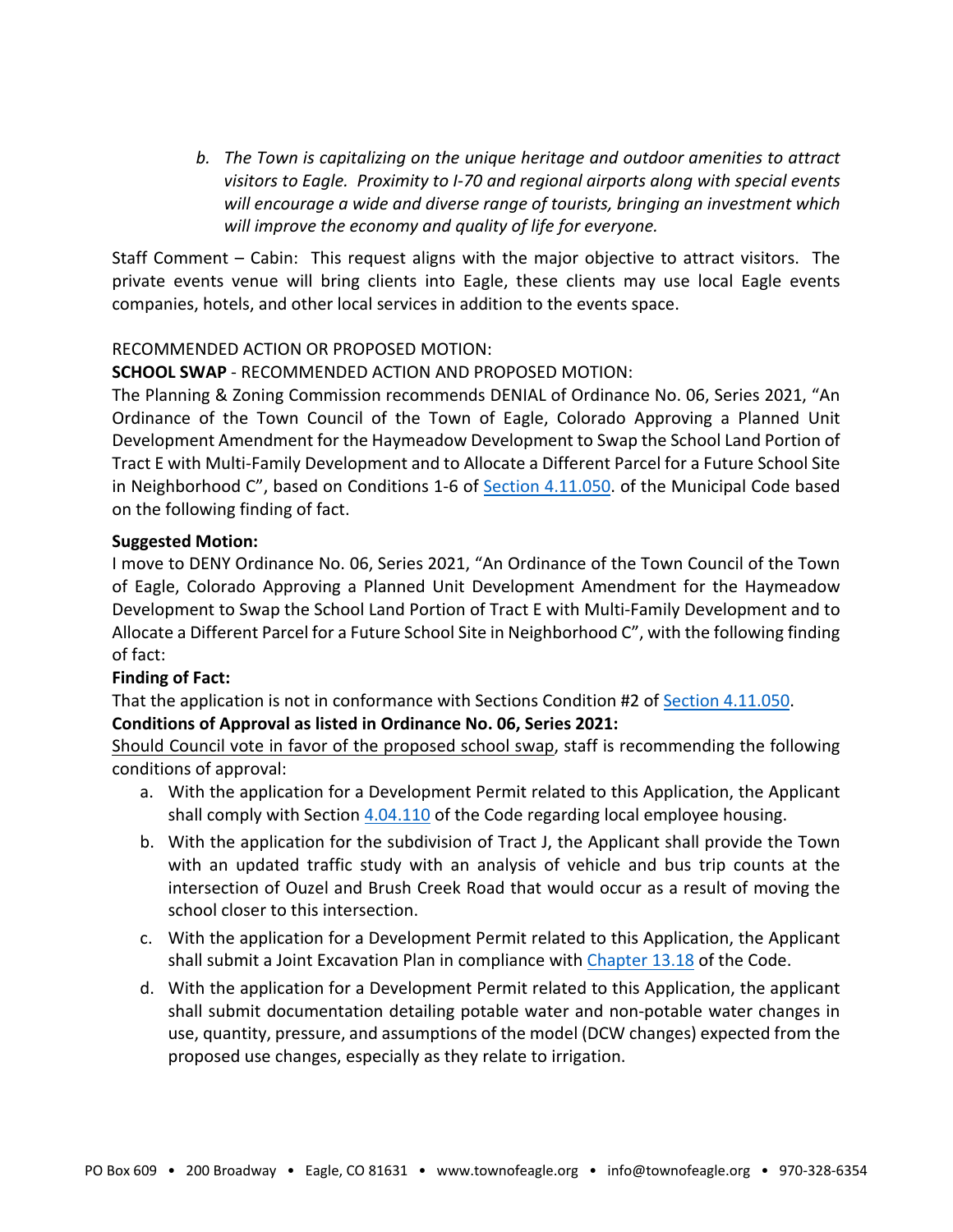- e. At the time that the Ouzel Lane Trail connection as outlined in the approved trails plan is constructed, the Applicant shall construct pedestrian crossing improvements on Brush Creek Road.
- f. At the time of construction of the Ouzel Lane/Sylvan Lake Road roundabout, the Applicant shall construct pedestrian crossing improvements at the roundabout with activated flashing lights.
- g. The Applicant shall provide a 300' building setback from the Soleil boundary and shall landscape the setback in a manner approved by the Town in advance.
- h. Within one year of the effective date of this ordinance, the Applicant shall submit an application for subdivision of Tract E, the new school parcel, the cabin parcel, and the new open space parcel, and the application shall include the following: updated water modelling for water pressures to new Neighborhood A of the Haymeadow development; a plan for completion of Sylvan Lake Road/Brush Creek Road re‐alignment and roundabout; and an agreement detailing infrastructure to the new school site in Neighborhood C.

## **CABIN SITE** ‐ RECOMMENDED ACTION AND PROPOSED MOTION:

The Planning & Zoning Commission recommends APPROVAL of Ordinance No. 07, Series 2021, "An Ordinance of the Town Council of the Town of Eagle, Colorado Approving a Planned Unit Development Amendment for the Haymeadow Development to Renovate an Existing Cabin Currently Located in Open Space to the East of Neighborhood D as an Event Space and to Swap this Open Space Parcel with Land Equal in Size and Desirability", based on Conditions 1‐6 of Section 4.11.050. of the Municipal Code based on the following finding of fact.

## **Suggested Motion:**

I move to APPROVE Ordinance No. 07, Series 2021, "An Ordinance of the Town Council of the Town of Eagle, Colorado Approving a Planned Unit Development Amendment for the Haymeadow Development to Renovate an Existing Cabin Currently Located in Open Space to the East of Neighborhood D as an Event Space and to Swap this Open Space Parcel with Land Equal in Size and Desirability", with the following finding of fact:

## **Finding of Fact:**

That the application complies with Sections 4.07 and 4.11 of the Eagle Municipal Code (the "Code") and the 2010 Eagle Area Comprehensive Plan.

## **Conditions of Approval as listed in Ordinance No. 07, Series 2021:**

- a. When water and wastewater lines are within 400' of the property on which the cabins are located, on‐site water and wastewater shall be required to connect to such lines within 2 years.
- b. Prior to submitting an application for any building permits for the cabins, the Applicant shall work with the Town to create a plan for addressing any potential disputes or conflicts between events held at the cabin and trail users and to determine appropriate access easements, signage and other requirements for the Haymaker Trail re‐route, recognizing that the trail shall not be closed to avoid such conflicts.